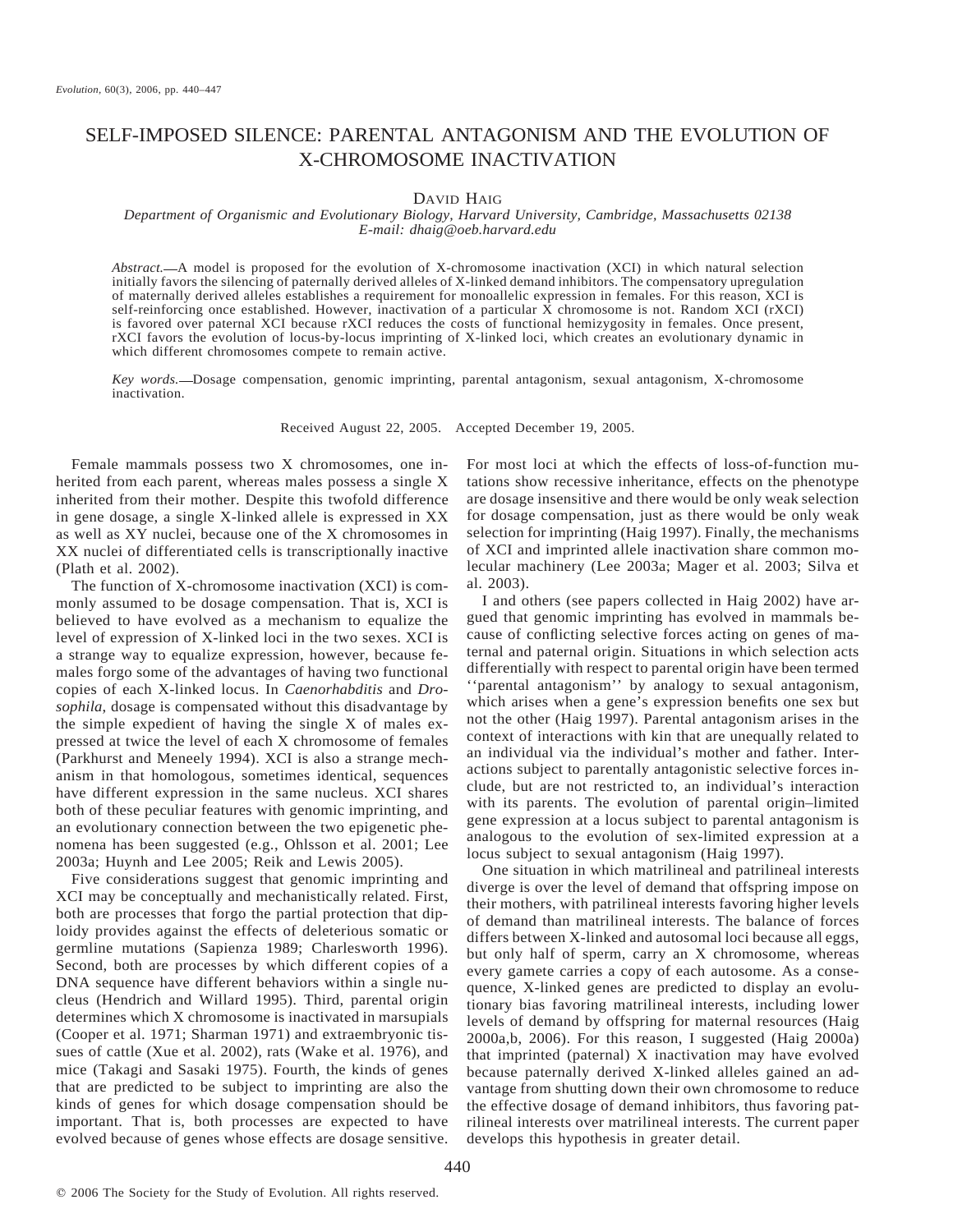# EVOLUTION OF X INACTIVATION

#### *Preliminaries*

The model presented in subsequent sections is based on the premise that, prior to the origin of XCI, genes on the X chromosome functioned to reduce the level of demand that offspring imposed on their mothers. I call this the hypothesis of X-linked inhibitory bias (XLIB; Haig 2006). In that paper, I presented reasons for this theoretical prediction and reviewed evidence that bears on this prediction. Briefly, genes on the X chromosome are predicted to favor maternal interests because alleles at X-linked loci are maternally derived two-thirds of the time by contrast to alleles at autosomal loci that are maternally derived half of the time (also see Mills and Moore 2006). Relevant data are limited, and XLIB is neither strongly supported nor refuted. The present paper does not repeat these arguments but develops a scenario for the evolution of XCI given the assumption that XLIB is correct. The scenario addresses the evolution of expression levels in females but does not consider the evolution of expression levels in males. First, I use the predicted bias in favor of demand inhibitors on X chromosomes to develop a model for the origin of paternal X-chromosome inactivation (pXCI) and then present a model for the subsequent origin of random X-chromosome inactivation (rXCI). If XLIB is refuted, the scenario will fail.

In the absence of genomic imprinting, the aggregate level of expression (from both alleles) of a demand inhibitor is predicted to be a compromise between a higher level favored when an allele is maternally derived and a lower level favored when the allele is paternally derived. If the locus is subject to genomic imprinting, the evolutionarily stable strategy (ESS) for an allele is to be expressed at the higher (maternal) optimum when maternally derived but to be silent when paternally derived. This prediction has been termed the ''loudest-voice-prevails'' (LVP) principle. The prediction that one allele should be silenced at the ESS presupposes that maternally derived and paternally derived alleles of a diploid individual contribute their gene product to a common pool, the size of which determines effects on fitness (Haig 1997, 2006). The principle does not apply to genes with cell-autonomous effects that are subject to rXCI because then maternally derived and paternally derived alleles are expressed in different cells.

I use ''madumnal'' to refer to maternally derived alleles or chromosomes and ''padumnal'' to refer to paternally derived alleles or chromosomes. I previously introduced this terminology (Haig 1996) because ambiguities can arise in discussions of the evolution of genomic imprinting if maternal and paternal can be used to refer either to genes present in mothers and fathers or to genes derived from mothers and fathers present in offspring. Queller (2003) suggested the more euphonious ''matrigenic'' and ''patrigenic'' to make the same distinction.

# *Origin of Padumnal X Inactivation*

In the presence of genomic imprinting, natural selection favors the inactivation of padumnal alleles at demand-inhibitor loci and an associated upregulation of madumnal alleles to more than compensate for padumnal silence (Haig 2006). This immediately suggests an evolutionary model for the origin of padumnal XCI (pXCI). Natural selection favored reduced expression of the padumnal alleles of X-linked demand inhibitors because this action increased demand while reducing the component of cost due to production of the demand inhibitors. Two variants of the model can be considered: (1) coalescence of inactivation from multiple centers or; (2) diffusion of inactivation from a single center. Under the first variant, padumnal inactivation evolved independently at multiple demand inhibitor loci. Inactivation then spreads to intervening loci, perhaps for reasons of mechanistic efficiency and chromatin structure or for reasons of dosage compensation. Under the second variant, natural selection favored a padumnally expressed agent within the Xlinked block that caused the downregulation of loci in *cis*.

The proposed advantage to an agent on the padumnal X  $(X<sup>P</sup>)$  of inactivating its own chromosome would also apply if the agent inactivated the madumnal  $X$  ( $X^M$ ) or a random X instead. Inactivation of  $X^M$  or a random X would have been evolutionarily less stable than inactivation of  $X<sup>P</sup>$ , however, because genes on  $X^P$  would have benefited from reduced expression of X-linked demand inhibitors, whereas genes on XM would have been disadvantaged by reduced expression of demand inhibitors. X-linked genes would therefore be selected to avoid inactivation when maternally derived but to facilitate inactivation when paternally derived.

Unimprinted autosomal genes (or padumnally expressed autosomal genes) would also have benefited from decreased expression of X-linked demand inhibitors, because autosomal loci are not subject to the matrilineal bias of X-linked loci. However, I favor a hypothesis in which the primary mutations occurred on the X chromosome, because an autosomal location would not explain specificity of inactivation for XP. (In the absence of genomic imprinting of X-linked loci there would be no reason why *trans*-acting factors should discriminate between X chromosomes on the basis of parental origin.) Nevertheless, natural selection on autosomal loci is unlikely to have opposed the early stages in the evolution of pXCI.

The short-term effect of the origin of pXCI would be to reduce the expression of X-linked demand inhibitors. The long-term effect would be the opposite. Before pXCI, the expression of a demand inhibitor is a matrilineally weighted compromise between madumnal and padumnal interests. Under the diffusion model, one locus, the imprinted *cis*-inactivator on the padumnal X, is subject to selection solely on its effects when paternally derived, whereas the inactivated loci are subject to selection solely on their effects when maternally derived. The change in selective forces that accompanies the origin of pXCI favors increased expression of Xlinked demand inhibitors and intensifies selection on the *cis*inactivator to prevent reactivation of its own chromosome. That is, the LVP principle predicts that the upregulation of madumnal alleles of X-linked demand inhibitors proceeded in concert with the downregulation of padumnal alleles. The resultant high level of madumnal expression would have created a selective force against the reactivation of padumnal alleles. Moreover, the evolutionary adjustment of expression levels in the context of a single active X would provide a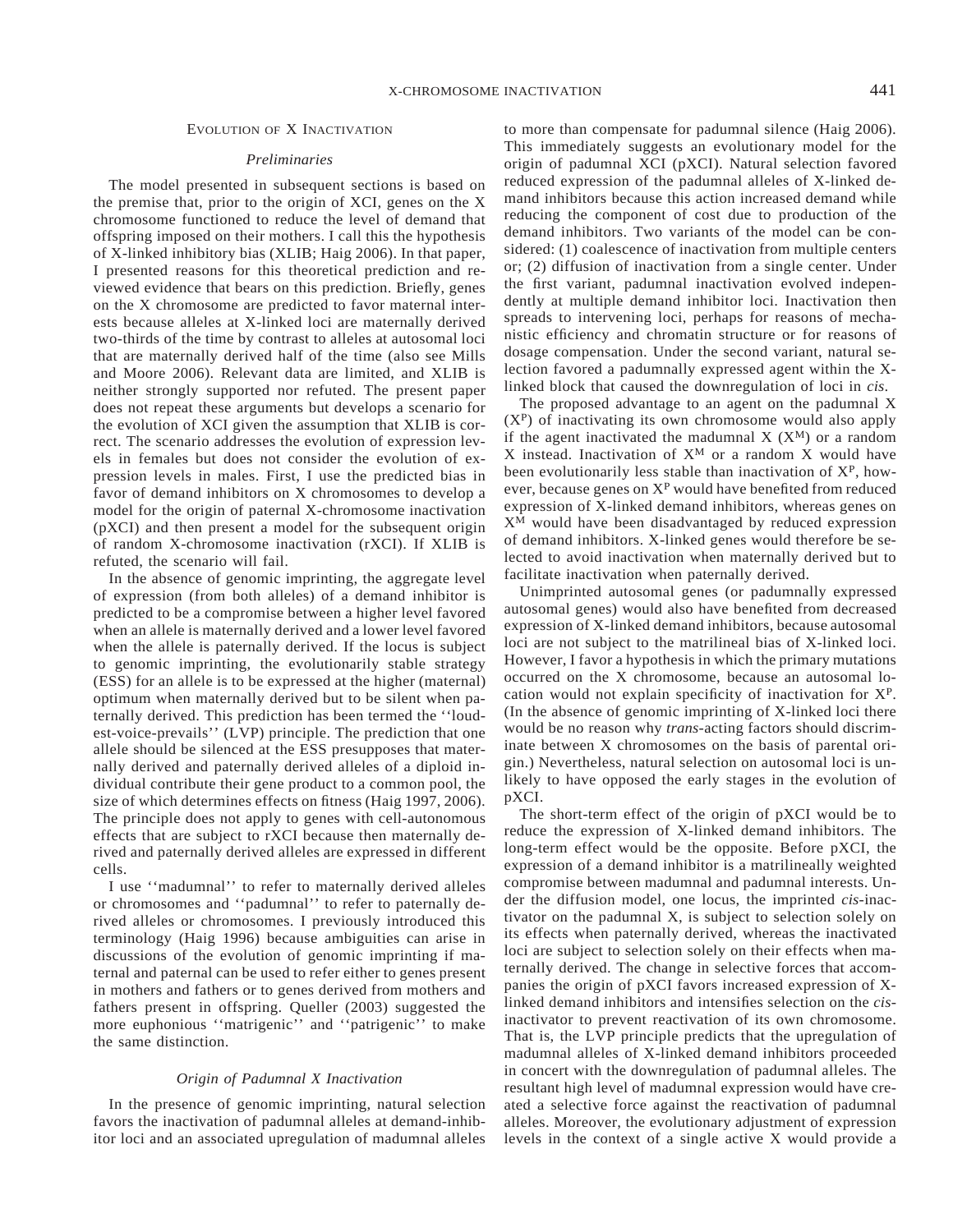selective force acting across all loci, both autosomal and Xlinked, against reactivation of the silent X. As additional loci became subject to XCI—whether or not the loci were involved in the inhibition of demand—natural selection would adjust the expression level of their single active allele in females to accommodate functional hemizygosity at the locus, further reinforcing selection against reactivation of the inactive X.

The above scenario assumes that pXCI evolved from a state in which both X chromosomes were active in females, but it is not contingent on the presence or absence in this ancestral mammal of a preexisting form of dosage compensation nor on the presence or absence of functional homologs of Xlinked alleles on the Y chromosome. All that is required is that there had been sufficient selection on X-linked loci for these to show a matrilineal bias in their effects and that some of these parentally antagonistic effects were dosage sensitive. Given these conditions, natural selection would favor padumnally expressed factor(s) that reduced expression of Xlinked loci.

The model would be unable to explain the evolution of pXCI from rXCI. If dosage compensation by rXCI were already in existence, and X-linked loci were unimprinted, a padumnally expressed agent would gain nothing in terms of reduced expression of demand inhibitors by replacing rXCI by pXCI. If there were significant preexisting imprinting of X-linked loci, XP would be a weaker demand inhibitor than XM. Thus, there would be no incentive for an imprinted agent on either X to shut its own chromosome down, although there would be a potential advantage for agents on XP to shut down  $X^M$  and vice versa.

#### *Phylogeny of X Inactivation*

Phylogenetic comparisons currently provide little evidence with which to test the prediction that pXCI is ancestral to rXCI. pXCI has been described from both Australian and New World marsupials (Cooper et al. 1993) and therefore is probably ancestral for all living marsupials. rXCI is often tacitly assumed to occur in all eutherian mammals but, in fact, has been described in only a few species. The best evidence comes from mice and humans. Recent phylogenies place both species in the Euarchontoglires, one of four major clades of extant eutherian mammals (Murphy et al. 2001). Good evidence also exists for rXCI in cats (Lyon 1974) and cattle (Xue et al. 2002), both members of the Laurasiatheria. Thus, rXCI appears to have been present in the common ancestor of Boreoeutheria, the clade that unites Euarchontoglires and Laurasiatheria (Amrine-Madsen et al. 2003). Data for the remaining major clades of eutherian mammals are very limited. Jegalian and Page (1998) observed methylation of the CpG island associated with X-linked *ALD* in female, but not in male, elephants (Afrotheria) and giant anteaters (Xenarthra). They interpreted this sex difference as evidence for XCI in these species but had no information about which X was inactive. Available evidence on XCI in monotremes—even on the basic question of whether or not XCI occurs—is sufficiently sketchy to allow few inferences about the ancestral state of XCI in the monotreme-therian ancestor or to use monotremes as an outgroup to make inferences about the nature of XCI in the marsupial-eutherian ancestor (for reviews see Cooper et al. 1993; Graves 1996). On the basis of the known phylogenetic distribution of the two kinds of inactivation, it would be equally parsimonious to conclude that pXCI was ancestral to rXCI or the reverse.

Data on molecular mechanisms are little help in resolving the evolutionary relationship between marsupial pXCI and eutherian rXCI, because nothing substantive is known about the mechanism of pXCI in marsupials. Some X-linked loci of marsupials show partial escape from pXCI in a complex pattern that differs among loci, tissues, and species (Cooper et al. 1993). This variability is perhaps more consistent with a model in which pXCI in marsupials has evolved independently at multiple loci than one in which there is a single center of XCI.

The selective forces that have been proposed to favor the evolution of genomic imprinting and pXCI, namely a protracted relation between mother and offspring, appear to exist in both monotremes and marsupials. The principal demands of offspring upon mothers occur during lactation in these groups, and thus it is principally inhibitors of lactational demand that are predicted to be concentrated on the X chromosome. Placental demands, however, do potentially exist in both groups because the extraembryonic membranes of monotreme eggs absorb nutrients in utero (Hughes 1993) and marsupial fetuses possess a yolk-sac placenta (Harder et al. 1993). *Igf2* and *Igf2r* were the first genes to have been tested for imprinting in monotremes and marsupials. Neither gene appears to be imprinted in monotremes, whereas both genes are imprinted in marsupials (Killian et al. 2000, 2001a,b; O'Neill et al. 2000). Further research will be necessary to uncover the genetic basis of lactational demand and to determine the chromosomal location and expression patterns of nursing-related genes in these groups.

### *Origin of Random X Inactivation*

Although selection for inactivation of an X chromosome, once established, is self-reinforcing, selection for inactivation of a particular X is not. Padumnally silent loci are never subject to selection for their effects when paternally derived. Therefore, an  $X<sup>P</sup>$  released from pXCI would initially be functionally interchangeable with an active  $X^M$  and its expression would serve matrilineal interests (Moore et al. 1995). All genomic factions would at first benefit from replacing pXCI with random XCI (rXCI) because the independent, random inactivation of  $X^M$  and  $X^P$  in different cell lineages would restore some of the advantages of functional heterozygosity for X-linked genes (Charlesworth 1996). The replacement of pXCI by rXCI, however, would mean that X-linked loci were now subject to selection on their effects when paternally derived. This would create an opportunity for the evolution of locus-by-locus imprinting on the X chromosome. Natural selection would favor the downregulation of the padumnal alleles of X-linked demand inhibitors, but not necessarily their silencing, because the LVP principle does not apply at loci subject to rXCI. Therefore, imprinting of loci subject to rXCI may show quantitative differences between madumnal and padumnal alleles in expression levels, rather than the all-or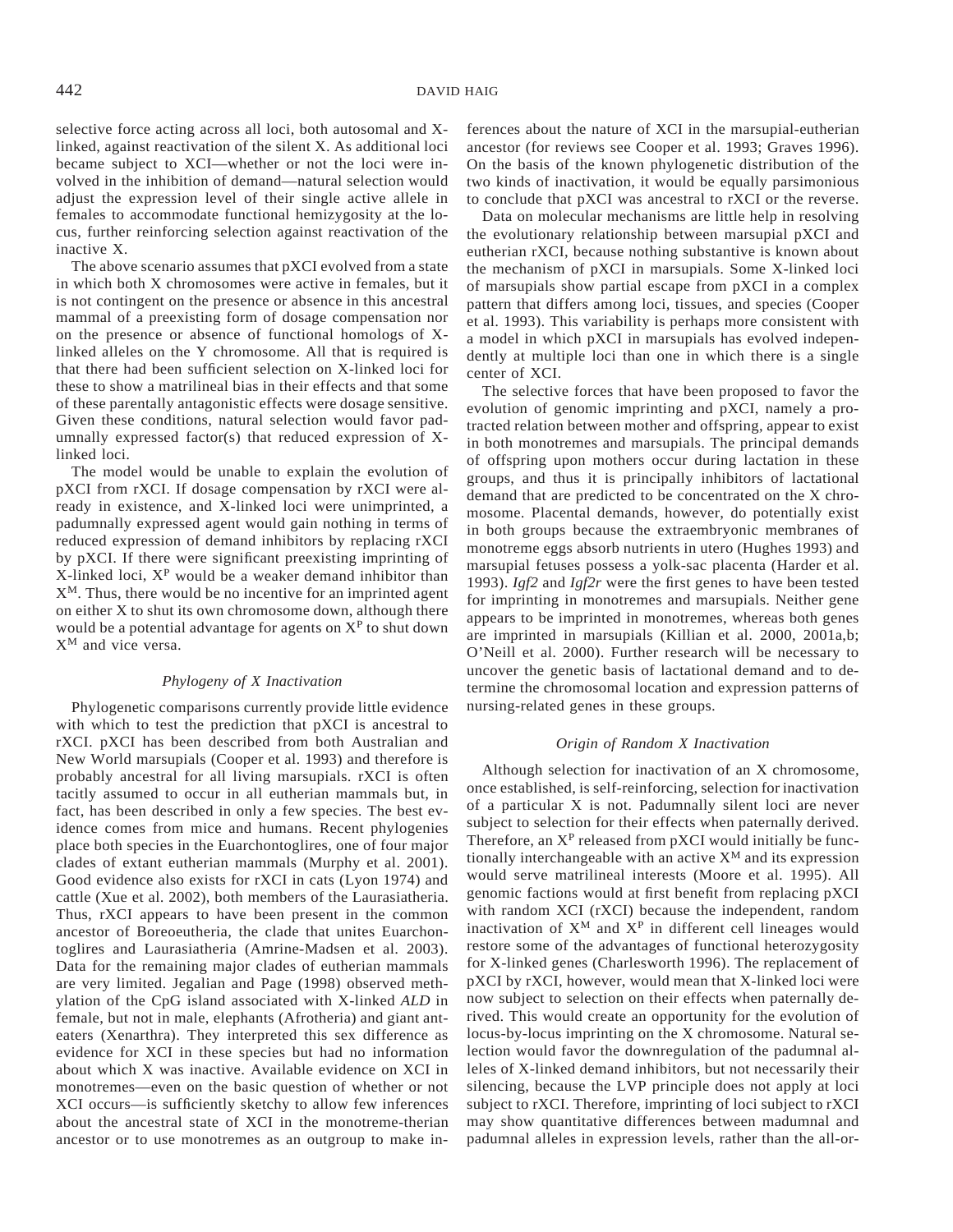none qualitative differences observed at imprinted autosomal loci (Haig 2000a).

The argument for the evolutionary instability of pXCI is a two-edged sword. It provides an explanation for the origin of rXCI from pXCI in an ancestor of eutherian mammals, but it does not provide a compelling explanation for why pXCI is maintained in marsupials and murine trophoblast. In the case of marsupials, one might appeal to phylogenetic inertia and the difficulty of evolving rXCI. Lee (2003a) argued that pXCI in marsupials, unlike rXCI, does not require a counting mechanism to ensure that one, and only one, X chromosome is active in each cell. Perhaps coordination between homologs to determine which remains active is the high hurdle to the origin of rXCI that explains the persistence of pXCI in marsupials. But this argument does not help in the case of murine trophoblast because mechanisms of rXCI exist in somatic cells of mice and rXCI has been described from human trophoblast (Willemsen et al. 2002; Zeng and Yankowitz 2003). I argue below that pXCI in trophoblast, unlike pXCI in marsupials, may have evolved from rXCI.

#### *Random X-Chromosome Inactivation as a Competitive Process*

Once rXCI is established and has an obligate role in dosage regulation, the evolution of locus-by-locus imprinting on the X chromosome creates a competitive dynamic with respect to the choice of which X chromosome remains active. XP will be less inhibitory than  $X^M$  in its effects on demand. Therefore, the two X chromosomes should compete to be the one that remains active, particularly in tissues that mediate demand. If so, pXCI in mouse trophoblast, unlike pXCI in marsupials, may have evolved from rXCI and involved XM forcing its less inhibitory homolog to shut down. Such a form of enforced pXCI is evolutionarily unstable in the short and long term. In the short term there is selection on the padumnal X to resist inactivation. In the long term, if the madumnal X wins out, X-linked genes cease to be selected when paternally derived, thus favoring a reversion to rXCI (see previous section). Two factors possibly constrain competition to inactivate one's homolog. First, marginal increases or decreases in demand (as would result from small biases in inactivation) will benefit patrilineal and matrilineal interests, respectively. However, large biases might cause large changes in demand that are in neither chromosome's interests. Second, the greater the bias in inactivation, the closer the approach to functional hemizygosity with its associated costs.

pXCI has been reported from preimplantation mouse embryos (Huynh and Lee 2003; Mak et al. 2004; Okamoto et al. 2004) and extraembryonic tissues of cattle (Xue et al. 2002), rats (Wake et al. 1976), and mice (Takagi and Sasaki 1975), as well as humans (Harrison 1989). Recent data, however, suggest that XCI in human trophoblast is random (Willemsen et al. 2002; Zeng and Yankowitz 2003). There may also be exceptions to pXCI in mouse trophoblast. Huynh and Lee (2001) hypothesized that pXCI in mouse trophoblast is leaky and that a subset of cells may inactivate the madumnal rather than the padumnal X. Hadjantonakis et al. (2001) reported that both X chromosomes are active in trophoblast giant cells of mice. If rXCI is a competitive process in which

different chromosomes vie to remain active, the observed cases of pXCI in trophoblast may simply lie at one end of a continuum of progressively greater skew as to which chromosome is inactivated. The difference between pXCI in mouse trophoblast and rXCI in human trophoblast would then be quantitative rather than qualitative.

The mechanisms that determine which X chromosome is to be inactivated in murine trophoblast are still poorly understood, but some data are compatible with a model in which  $X^M$  refuses to shut down, thus forcing the inactivation of  $X^P$ . For example, neither copy of  $X^M$  is inactivated in  $X^M X^M Y$ and  $X^M X^M X^P$  blastocysts—in the latter case  $X^P$  is inactivated—but rXCI is reported in  $X^P X^P$  androgenetic embryos (Goto and Takagi 2000; Okamoto et al. 2000). This could be viewed as the outcome of an evolutionary process in which  $X^M$  has gained the upper hand in competition with  $X^P$  to remain active in trophoblast.

Evidence to test the hypothesis that  $X^M$  and  $X^P$  are in competition to remain active in somatic cells may come from an understanding of the mechanisms of skewed X-inactivation caused by natural genetic variation at the X-inactivation center. Such variation has been reported in mice (Cattanach 1975) and humans (Plenge et al. 1997; Pugacheva et al. 2005). Falconer and colleagues (Falconer and Isaacson 1972; Falconer et al. 1982) were able to select for increased and decreased expression of the brindled phenotype in mice (a phenotype due to random inactivation of alleles at an X-linked coat color locus). The response to selection could be due either to skewed XCI or to differential survival of cells with different active alleles. Of particular interest, the proportion of cells expressing the *brindled* allele in heterozygous females depended on parental origin, suggesting an imprinting effect.

The *Tsix* transcript (antisense to *Xist*) of mice clearly plays an important role in pXCI in trophoblast and rXCI in somatic cells (Lee 2000). However, it is currently controversial whether this role is conserved in humans (Lee 2003b; Migeon 2003). A lack of conservation of basic mechanisms of XCI would be compatible with a model in which there is ongoing conflict over which X remains active.

#### *Parental Antagonism Model and Its Precursors*

Previous sections have presented a model of the origin of XCI that I call the ''parental antagonism model'' (PAM). PAM proposes that pXCI preceded rXCI and that pXCI evolved because of intragenomic conflicts between madumnal and padumnal alleles. PAM further proposes that XCI, once established, is self-reinforcing because it acquires a role in dosage regulation, but that pXCI is evolutionarily unstable because of the inherent advantages of rXCI. Once rXCI is established, however, imprinting of X-linked loci leads to competition between  $X^M$  and  $X^P$  to remain active.

PAM is not the first model to attempt to explain the evolution of pXCI in terms of the demands that mammalian offspring make on their mothers. Moore and Haig (1991) argued that equalization of gene dosage between the sexes requires pXCI if there is selection for genomic imprinting, because then both sexes have a single active madumnal X chromosome. Upregulation of the single X in males, as occurs in *Drosophila*, would not equalize expression between the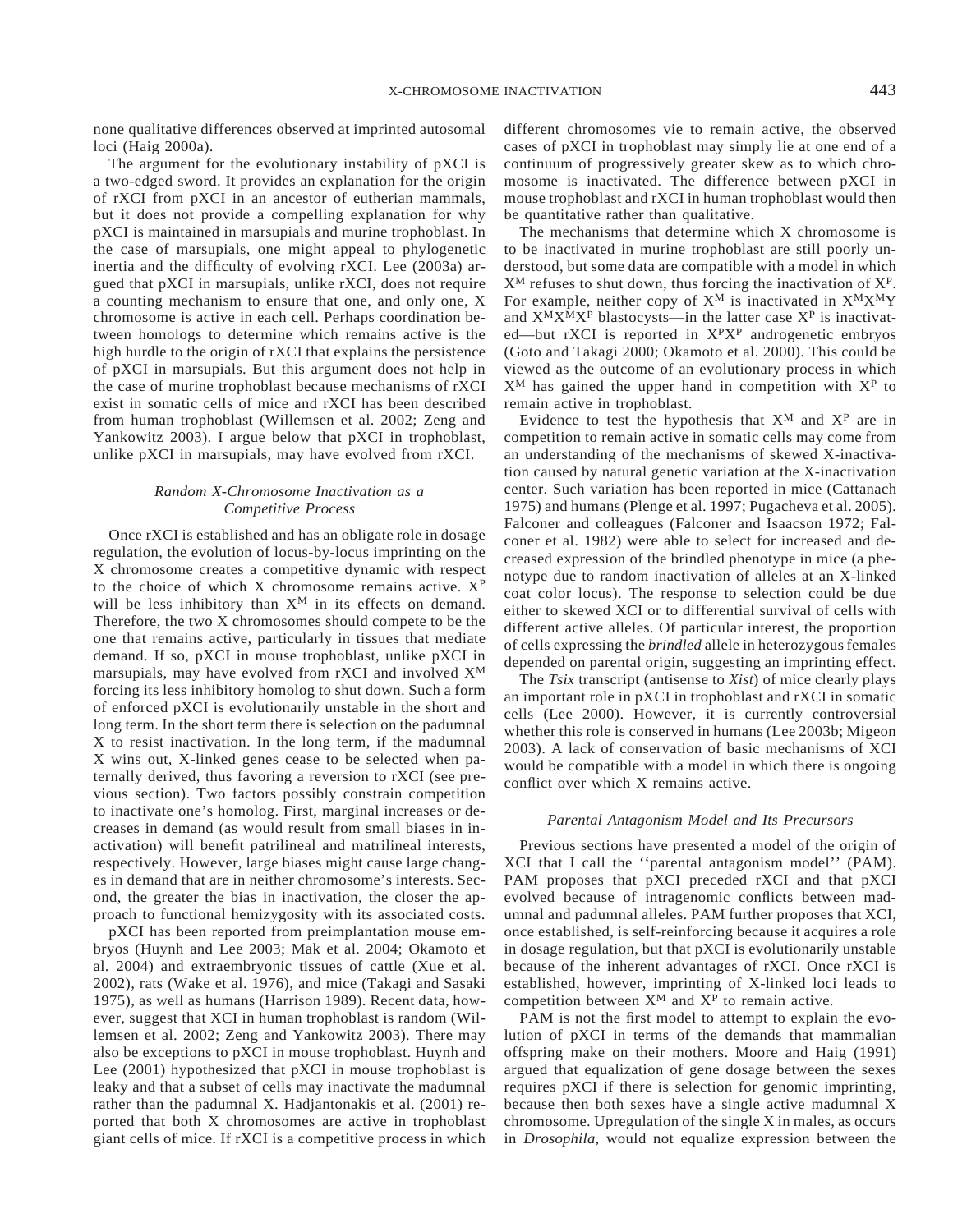sexes if X-linked genes are imprinted, because males lack a padumnal X chromosome. In our view, rXCI was favored over pXCI in tissues where there was relatively weak selection for imprinting; pXCI was seen as being imposed on  $X^P$ , whereas rXCI was self-enforced. My implicit assumption, at the time, was that  $X<sup>P</sup>$  expressed demand enhancers whose expression was suppressed by other elements of the genome. My current views, as expressed in PAM, differ from this earlier model in two important respects. First, the X chromosome carries demand inhibitors rather than enhancers. Second, PAM does not invoke a need to equalize dosage between the sexes. I consider the earlier model to be superseded by PAM.

In a subsequent paper, Moore et al. (1995) proposed that the presence of a double dose of X-linked demand enhancers in females caused female offspring to receive more resources than male offspring (in contrast to PAM, which invokes Xlinked demand inhibitors). The resulting sex-ratio distortion created the selective force favoring reduced expression of demand enhancers in female embryos. This was achieved by the inactivation of  $X<sup>P</sup>$  after fertilization by maternally encoded modifiers acting in *trans*. Moore et al. (1995) did not provide any clear justification of why it should be XP that is inactivated because their assumption that demand enhancers were expressed in double dose in females implies that the two X chromosomes were functionally interchangeable. Although I consider that Moore et al. (1995) have provided an inadequate explanation for the origin of XCI, parts of their paper are strong. In particular, they argue that the origin of pXCI caused X-linked genes to be subject to selection only on their effects when maternally derived and that this favored replacement of pXCI by rXCI. This anticipates arguments used in PAM.

Reik and Lewis (2005) recently proposed that pXCI replaced an ancestral mechanism of dosage compensation because of selection to reduce the padumnal expression of Xlinked growth suppressors. This scenario is clearly similar to PAM, although the authors provide no detailed discussion of the selective forces involved, including no explanation as to why the X chromosome should carry growth suppressors rather than growth enhancers.

# *Comparisons with the Dosage-Compensation Model*

The standard model for the evolution of XCI invokes a need for dosage compensation brought about by the degeneration of genes on the mammalian Y chromosome (Charlesworth 1978, 1996; Jegalian and Page 1998). In this model, the degeneration of Y-linked genes (step 1) favored increased expression of their X-linked homologs (step 2) because of benefits to males. Increased expression in males was associated with a correlated, but maladaptive, increase of expression in females that created a selective force favoring the sex-limited downregulation of X-linked genes in females (step 3). In mammals, this downregulation was achieved by silencing one of the two X chromosomes in females. I will call this the ''sexual-antagonism model'' (SAM) of XCI because the upregulation of X-linked expression in step 2 is proposed to have been beneficial to males but costly to females.

The quantitative relations between benefits and costs do not appear to have been explicitly stated in any of the verbal formulations of SAM. In fact, there has been a remarkable absence of any formal development of SAM. I will not attempt such an analysis here, but will simply note some unstated implications of SAM. Suppose that fitness *w* was a continuous function of *z*, the total level of expression of some factor with X-linked and Y-linked alleles

$$
w = f(z). \tag{1}
$$

Further suppose that the fitness of both sexes was maximized by a total level of expression *z*\* toward which X-linked and Y-linked alleles (call these alleles  $X_1$  and  $Y_1$ ) each contributed *z*\*/2 prior to inactivation of the Y-linked allele.

An inactivating mutation of the Y-linked allele, Y<sub>null</sub>, would have caused  $X_1Y_{\text{null}}$  males to express  $z^{*/2}$  rather than  $z^*$ . Therefore, the difference in fitness between an  $X_1Y_{\text{null}}$ male and an  $X_1Y_1$  male would have been

$$
f\left(\frac{z^*}{2}\right) - f(z^*) = \Delta w_m < 0. \tag{2}
$$

Here,  $\Delta w_m$  is a measure of the fitness hurdle that had to be overcome by genetic drift or hitchhiking for  $Y_{null}$  to become established in the population (step 1).

Now suppose that a *cis*-acting mutation, *X*2, caused a doubling of expression of the factor from its X-linked allele such that  $X_2Y_{\text{null}}$  males now expressed  $z^*$ , whereas  $X_1X_2$  females expressed 3*z*\*/2. Such a mutation would have had sexually antagonistic effects:  $X_2 Y_{\text{null}}$  males would be more fit than  $X_1 Y_{\text{null}}$  males but  $X_1 X_2$  females would be less fit than  $X_1 X_1$ females. The difference in fitness between between an  $X_2Y_{null}$ male and an  $X_1Y_{null}$  male would have been

$$
f(z^*) - f\left(\frac{z^*}{2}\right) = -\Delta w_m > 0. \tag{3}
$$

Thus, the substitution of  $X_2$  for  $X_1$  reverses the effect of the substitution of  $Y_{null}$  for  $Y_1$  (in males). However, the difference in fitness between an  $X_1X_2$  female and an  $X_1X_1$  female would have been

$$
f\left(\frac{3z^*}{2}\right) - f(z^*) = \Delta w_f < 0. \tag{4}
$$

The new mutation,  $X_2$ , would have been expressed twice as frequently in females as in males. Therefore,  $X_2$  would have increased in frequency by natural selection (step 2) if

$$
2\Delta w_f - \Delta w_m > 0. \tag{5}
$$

As  $X_2$  increased in frequency, some females would have received two copies and expressed  $2z^*$ . Clearly, whether  $X_2$ could have spread to fixation would have depended on the precise form of  $f(z)$ . Inequality (5) implies that fitness must have declined more rapidly below, than above, the optimum expression level at  $z^*$ . However, the more rapidly fitness declined below *z*\*, the higher would have been the fitness hurdle that had to be overcome by the initial inactivating mutation  $Y_{\text{null}}$ .

If  $X_2$  became established in a population, then females would have benefited from the origin of an inactivatable allele  $X_3$  that restored expression levels to  $z^*$  in both sexes (step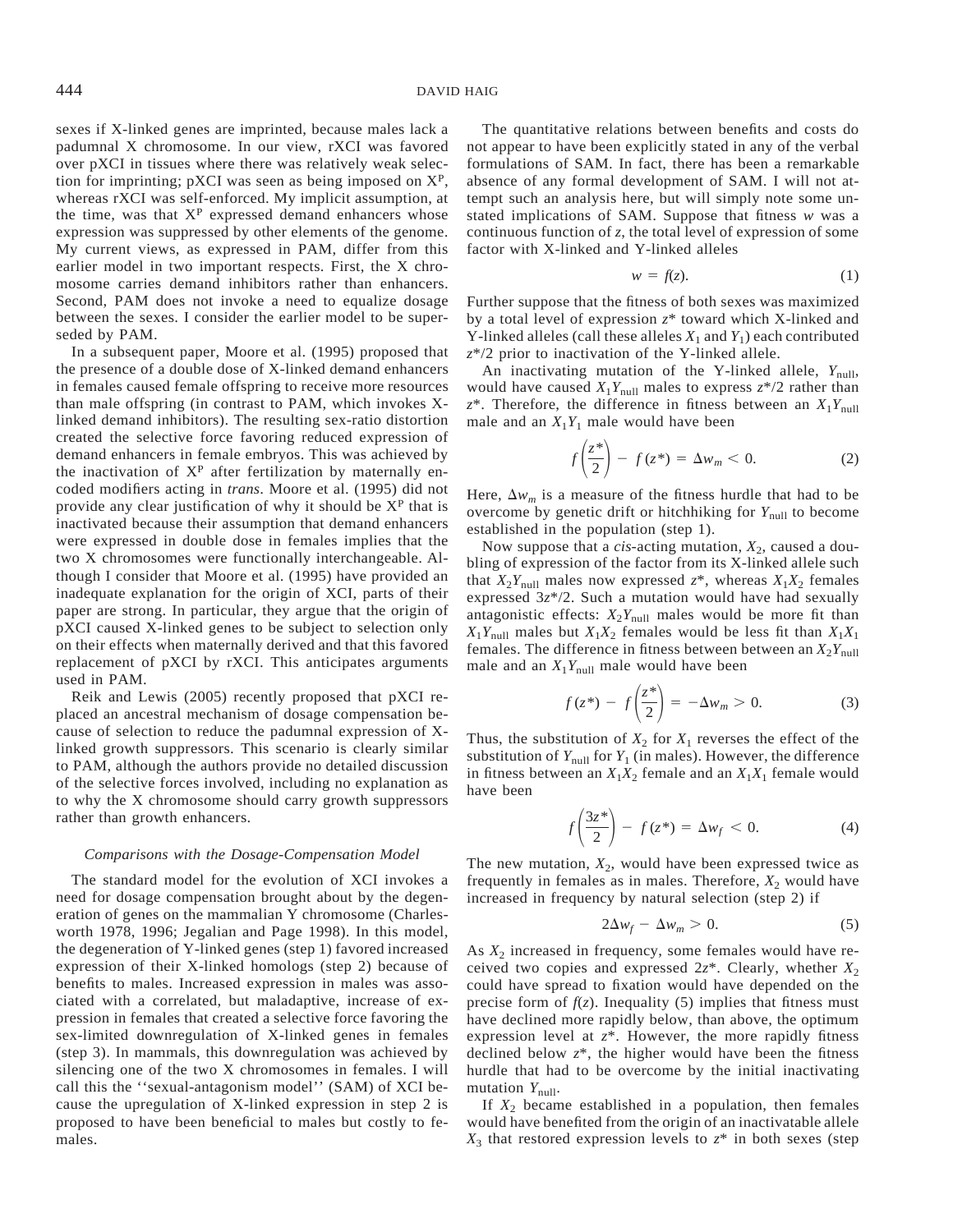3). However, a fitness function that is relatively insensitive to expression above *z*\* implies that increased expression in females would be only weakly deleterious, so that the compensatory downregulation of X-linked expression in females would be only weakly selected. It could be argued that  $X_3$ reduced expression in females at many X-linked loci with sexually antagonistic effects, such that the fitness effect of reducing expression at one locus was weak but the cumulative advantage of halving expression at all loci was strong. Yet, the invocation of multiple loci raises the question why the *X*<sup>2</sup> mutations at multiple X-linked loci should all have caused a roughly twofold increase in expression such that a 50% reduction in expression at each locus is advantageous. (Why wouldn't some of the  $X_2$  mutations have increased expression by 20%, others by 40%, and so on?) These heuristic arguments do not prove that SAM cannot explain the origin of XCI, but they do suggest that the conditions for such a model to work are more constrained than has been tacitly assumed in previous verbal presentations of SAM.

SAM has nothing to say about why dosage compensation in mammals was achieved by silencing one of the two X chromosomes of females, rather than by a symmetrical downregulation of both X chromosomes (as occurs in *Caenorhabditis*; Kelley and Kuroda 1995). Under SAM, the mechanism of dosage compensation employed by a particular taxon is purely arbitrary. I have argued above that XCI is a curious means of achieving dosage compensation because it forgoes some of the benefits of diploidy and requires that identical sequences be expressed differently in a single nucleus. In mitigation of this last criticism, several writers have suggested that pXCI preceded rXCI and simply required that the inactivation of the X chromosome that occurs during normal male meiosis be maintained into the next generation (Lifschytz and Lindsley 1972; Lyon 1974; Huynh and Lee 2001, 2005; Wu and Xu 2003).

SAM argues that XCI evolved because of conflicting selective forces acting on expression level per allele in males and females. By contrast, PAM argues that  $X^M$  and  $X^P$ evolved differential expression because they were subject to divergent selective forces within females. That is,  $X^M$  was subject to selection for increased expression of demand inhibitors, whereas  $X^P$  was subject to selection for decreased expression. Therefore, differential expression of homologs is an intrinsic feature of PAM, rather than a special assumption of SAM. PAM was developed explicitly to address mammalian XCI, whereas SAM was initially presented as a brief addendum to a model of the degeneration of the Y chromosome and the evolution of dosage compensation that was intended to apply to multiple origins of these phenomena in diverse taxa (Charlesworth 1978). PAM does not contest this broader model of the degeneration of the Y chromosome, but only its application to the evolution of XCI in an ancestral mammal.

To reiterate features of the current model, PAM assumes that both X-linked alleles were active in an ancestral mammal prior to the origin of pXCI but is neutral about whether this ancestor already possessed a mechanism of dosage compensation that did not involve XCI. PAM is also neutral on the presence or absence in this ancestor of functional homologs of X-linked alleles on the Y chromosome; PAM accepts that

XCI now performs an essential role in dosage regulation that is important for the maintenance of XCI. PAM does not invoke a need to equalize expression between the sexes, although this could be a factor favoring the spread of inactivation to loci not involved in the inhibition of demand.

## SEXUAL VERSUS PARENTAL ANTAGONISM ON THE X CHROMOSOME

Sexual and parental antagonism are two sides of the same coin. A gene that is present in a male body in this generation is necessarily paternally derived in the next generation, whereas a gene that is present in a female body in this generation is necessarily maternally derived in the next. However, whether an allele at an autosomal locus is maternally or paternally derived provides no information about its associated sex in the current generation (or its parental origin and associated sex in the next generation). This is because both males and females have a madumnal and padumnal allele at each autosomal locus, and these alleles are distributed to offspring independently of the offspring's sex. By contrast, parental origin provides information about current and future sex at X-linked loci because only females possess padumnal alleles. Therefore, a padumnal allele is necessarily present in a female body, and a madumnal allele is more likely to be transmitted to a female body than to a male body in the next generation. Moreover, a gene with male-limited expression is only expressed when maternally derived, whereas a gene that is only expressed when paternally derived has female-limited expression. Thus, questions of sexual and parental antagonism are entangled at X-linked loci.

The effects of X-linked genes are predicted to be biased in favor of females (because an X-linked allele has spent two-thirds of its ancestry in females) and biased in favor of matrilines (because an X-linked allele has been transmitted by eggs twice as often as by sperm). By contrast, the average fitness effects of autosomal genes are predicted to be unbiased with respect to sex and parental origin. The relative importance of these two X-linked biases is currently unclear. For example, there is purported to be an excess of genes promoting general intelligence on the human X chromosome (Lehrke 1972; Turner 1996). An interesting evolutionary question arises if this excess is not simply an artifact of a greater ease of ascertainment for X-linked loci. Is the X chromosome disproportionately involved in the control of intelligence because, during the course of human evolution, incremental increases of intelligence have been of greater value to women than to men (sexual antagonism) or because they have been of greater value to matrilines than to patrilines (parental antagonism)?

A recurrent suggestion has been that imprinting of Xlinked loci may have a role in the development of sexual dimorphism. This has been suggested for marsupials (Cooper et al. 1993; Graves 1996), humans (Skuse 1999), and the entirely X-linked genomes of haplodiploid insects (Poirié et al. 1992). Iwasa and Pomiankowski (1999, 2001) argued that theoretical models and the available data are more consistent with imprinting of X-linked loci having evolved to achieve sexual dimorphism rather than to mediate evolutionary conflicts between madumnal and padumnal alleles. I believe this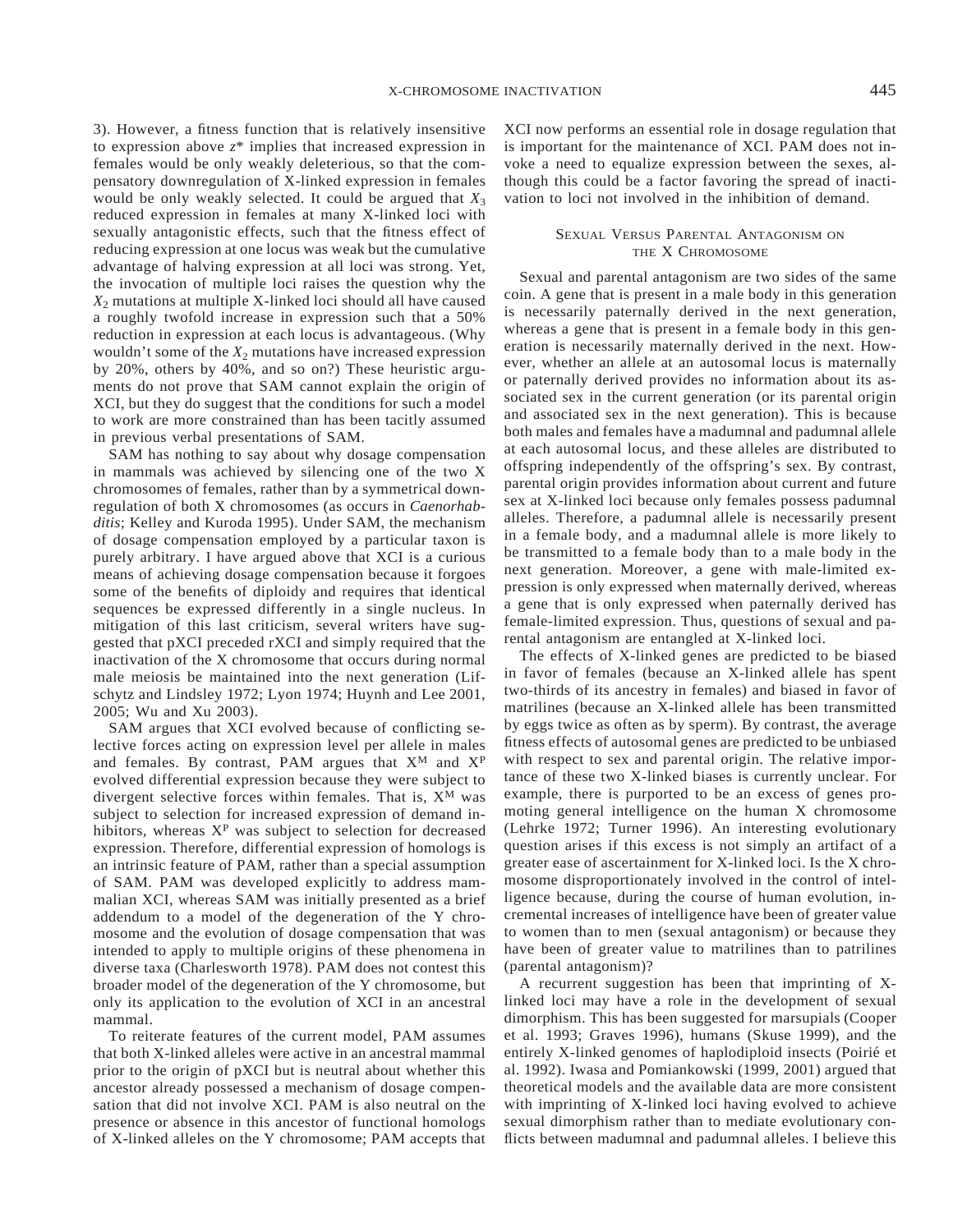conclusion is premature: sexual and parental antagonism both need to be considered in models of X-linked imprinting. If female-limited expression is achieved by inactivating an allele when maternally derived, the allele will thereby only be subject to selection for its effects on matrilineal inclusive fitness. One might ask, however, why female-limited expression should be achieved indirectly by inactivating madumnal alleles in both males and females, rather than directly by inactivating the single allele in males (good old-fashioned unimprinted sex limitation). The model of Iwasa and Pomiankowski (2001) begs the question by assuming that imprinting is the only way of achieving sex-specific expression.

A comparison between the phenotypic effects of genes on marsupial and eutherian X chromosomes has some potential to separate the effects of parental and sexual antagonism. This is because pXCI eliminates the predicted female bias in the effects of X-linked genes but accentuates the matrilineal bias. The matrilineal bias of X-linked genes is accentuated in marsupials because genes subject to pXCI are never exposed to selection for their effects when paternally derived (Haig 2000b). The female bias in the effects of X-linked genes is eliminated because madumnal X-linked alleles are equally likely to be present in male and female bodies.

### **OVERVIEW**

Over the course of evolutionary time, some allelic substitutions at autosomal loci will have been associated with inclusive fitness benefits when paternally derived that outweighed inclusive fitness costs when maternally derived, whereas others will have been associated with the opposite pattern of antagonistic effects. As a result, autosomal loci as a class are not predicted to systematically favor matrilines or patrilines, and loci whose expression favors patrilines are likely to be intermingled with loci whose expression favors matrilines on individual autosomes. Therefore, autosomal imprinting is predicted to evolve locus by locus rather than involving the inactivation of entire chromosomes. Allelic substitutions at unimprinted X-linked loci, however, are predicted to have been biased in favor of matrilines. At matrilineally biased loci with dosage-sensitive effects, natural selection favors the silencing of padumnal alleles. Therefore, parental antagonism is proposed to have provided an evolutionary force that favored the inactivation of the padumnal X chromosome (pXCI) in females of an ancestral mammal.

Once pXCI had evolved, natural selection would have favored increased expression of genes on the madumnal X chromosome to reassert matrilineal interests. As a consequence, the activity of two X chromosomes came to be incompatible with successful development, and XCI had acquired an essential role in dosage compensation. However, the disadvantages of functional hemizygosity favored the replacement of pXCI by rXCI.

By this hypothesis, genomic imprinting and XCI have evolved in mammals because of genes that have asymmetric effects for matrilines and patrilines. In mammals, the symmetry of effects is broken by lactation, viviparity, and sexbiased dispersal (Haig 2000b), with the costs of parental care being borne disproportionately by matrilines (in particular, by mothers). Asymmetric effects are absent when genetic

actions affect only the individual in which a gene is expressed and the individual's direct descendants, plus other individuals that are randomly selected from the population without regard to relatedness. These conditions are approximated by oviparous organisms without postzygotic parental care (such as *Drosophila* and *Caenorhabditis*). Therefore, significant effects of imprinting are not expected in such organisms, and dosage compensation (if it occurs) should involve mechanisms other than XCI.

# **ACKNOWLEDGMENTS**

This paper's long gestation has benefited from the comments of J. Blumenstiel, S. Frank, L. Keller, T. Moore, M. Patten, J. Seger, R. Trivers, F. Ubeda, A. Wilczek, and J. Wilkins.

#### LITERATURE CITED

- Amrine-Madsen, H., K.-P. Koepfli, R. K. Wayne, and M. S. Springer. 2003. A new phylogenetic marker, apolipoprotein B, provides compelling evidence for eutherian relationships. Mol. Phylogenet. Evol. 28:225–240.
- Cattanach, B. M. 1975. Control of chromosome inactivation. Annu. Rev. Genet. 9:1–18.
- Charlesworth, B. 1978. Model for evolution of Y chromosomes and dosage compensation. Proc. Natl. Acad. Sci. USA 75: 5618–5622.
- ———. 1996. The evolution of chromosomal sex determination and dosage compensation. Curr. Biol. 6:149–162.
- Cooper, D. W., J. L. VandeBerg, G. B. Sharman, and W. E. Poole. 1971. Phosphoglycerate kinase polymorphism in kangaroos provides further evidence for paternal X inactivation. Nature New Biol. 230:155–157.
- Cooper, D. W., P. G. Johnston, J. M. Watson, and J. A. M. Graves. 1993. X-inactivation in marsupials and monotremes. Semin. Dev. Biol. 4:117–128.
- Falconer, D. S., and J. H. Isaacson. 1972. Sex-linked variegation modified by selection in brindled mice. Genet. Res. 20:291–316.
- Falconer, D. S., J. H. Isaacson, and I. K. Gauld. 1982. Non-random X-chromosome inactivation in the mouse: difference of reaction to imprinting. Genet. Res. 39:237–259.
- Goto, Y., and N. Takagi. 2000. Maternally inherited X chromosome is not inactivated in mouse blastocysts due to parental imprinting. Chromosome Res. 8:101–109.
- Graves, J. A. M. 1996. Mammals that break the rules: genetics of marsupials and monotremes. Annu. Rev. Genet. 30:233–260.
- Hadjantonakis, A.-K., L. L. Cox, P. P. L. Tam, and A. Nagy. 2001. An X-linked GFP transgene reveals unexpected paternal X-chromosome activity in trophoblastic giant cells of the mouse placenta. Genesis 29:133–140.
- Haig, D. 1996. Placental hormones, genomic imprinting, and maternal-fetal communication. J. Evol. Biol. 9:357–380.
- . 1997. Parental antagonism, relatedness asymmetries, and genomic imprinting. Proc. R. Soc. B 264:1657–1662.
- 2000a. The kinship theory of genomic imprinting. Annu. Rev. Ecol. Syst. 31:9–32. (see online errata: http://arjournals. annualreviews.org/doi/abs/10.1146/annurev.es.31.010100. 200001).
- 2000b. Genomic imprinting, sex-biased dispersal, and social behavior. Ann. NY Acad. Sci. 907:149–163.
- . 2002. Genomic imprinting and kinship. Rutgers Univ. Press, New Brunswick, NJ.
- ———. 2006. Intragenomic politics. Cytogenet. Genome Res. *In press*.
- Harder, J. D., M. J. Stonerook, and J. Pondy. 1993. Gestation and placentation in two New World opossums: *Didelphis virginiana* and *Monodelphis domestica*. J. Exp. Zool. 266:463–479.
- Harrison, K. B. 1989. X-chromosome inactivation in the human cytotrophoblast. Cytogenet. Cell Genet. 52:37–41.